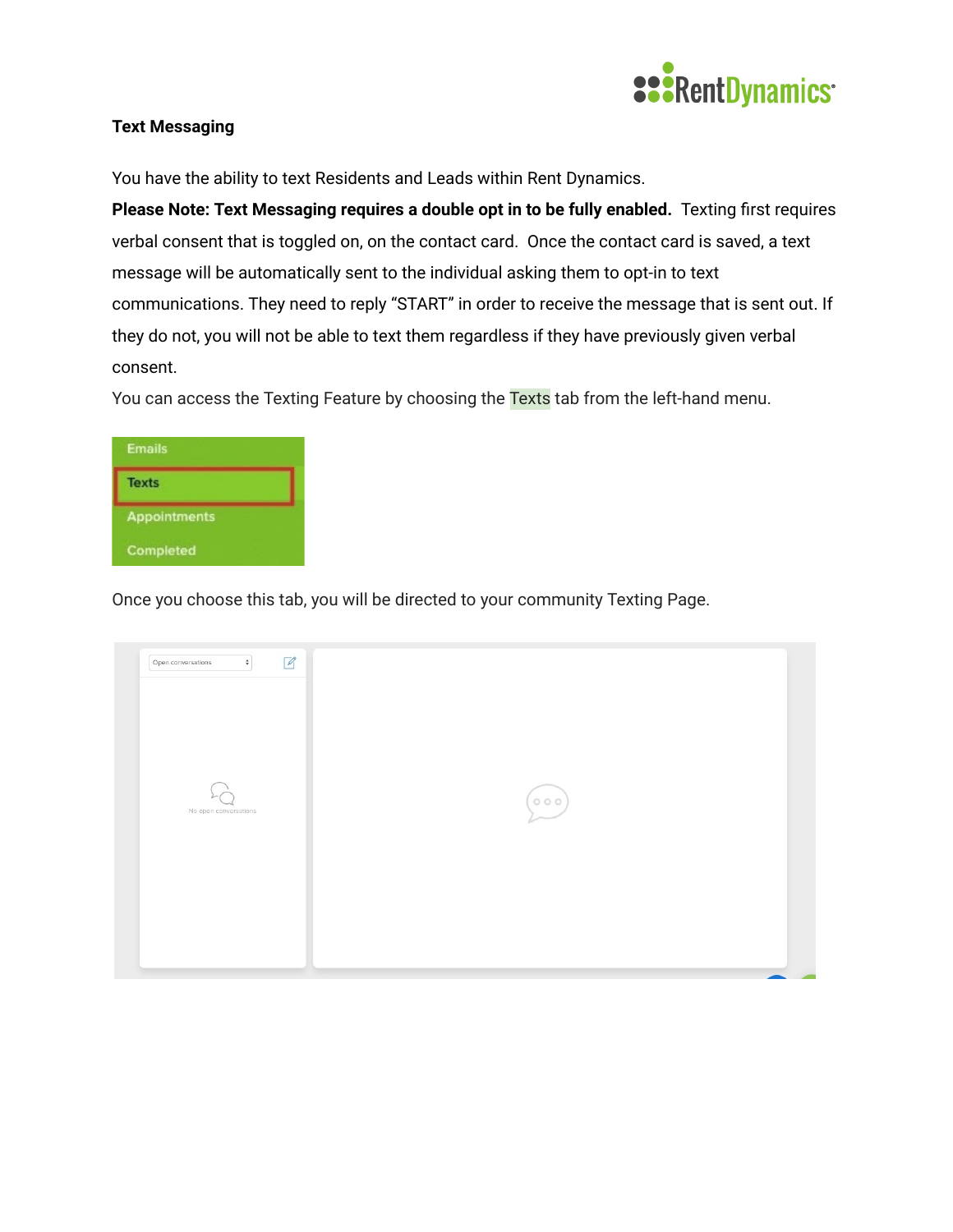You have the ability to view open and closed conversations, sent and received by anyone who has access to the community texting page.

| $\frac{4}{7}$<br>Open conversations                     |         |
|---------------------------------------------------------|---------|
|                                                         |         |
| Closed conversations<br>▲<br>v                          |         |
| (817) 896-2281<br>Hi is this Chapel hill in Lewisville? | 1/21/19 |
| <b>Lead Aletaia Myrie</b><br>Start                      | 1/17/19 |
|                                                         |         |

## **New Text Message**

To send out a new text message, you will select the Compose icon:



After you select the Compose icon, you will be able to search for the individual that you would like to text. You have the ability to text Residents and Prospects. You can search for the desired recipient by their name, unit number, phone number, or email address.